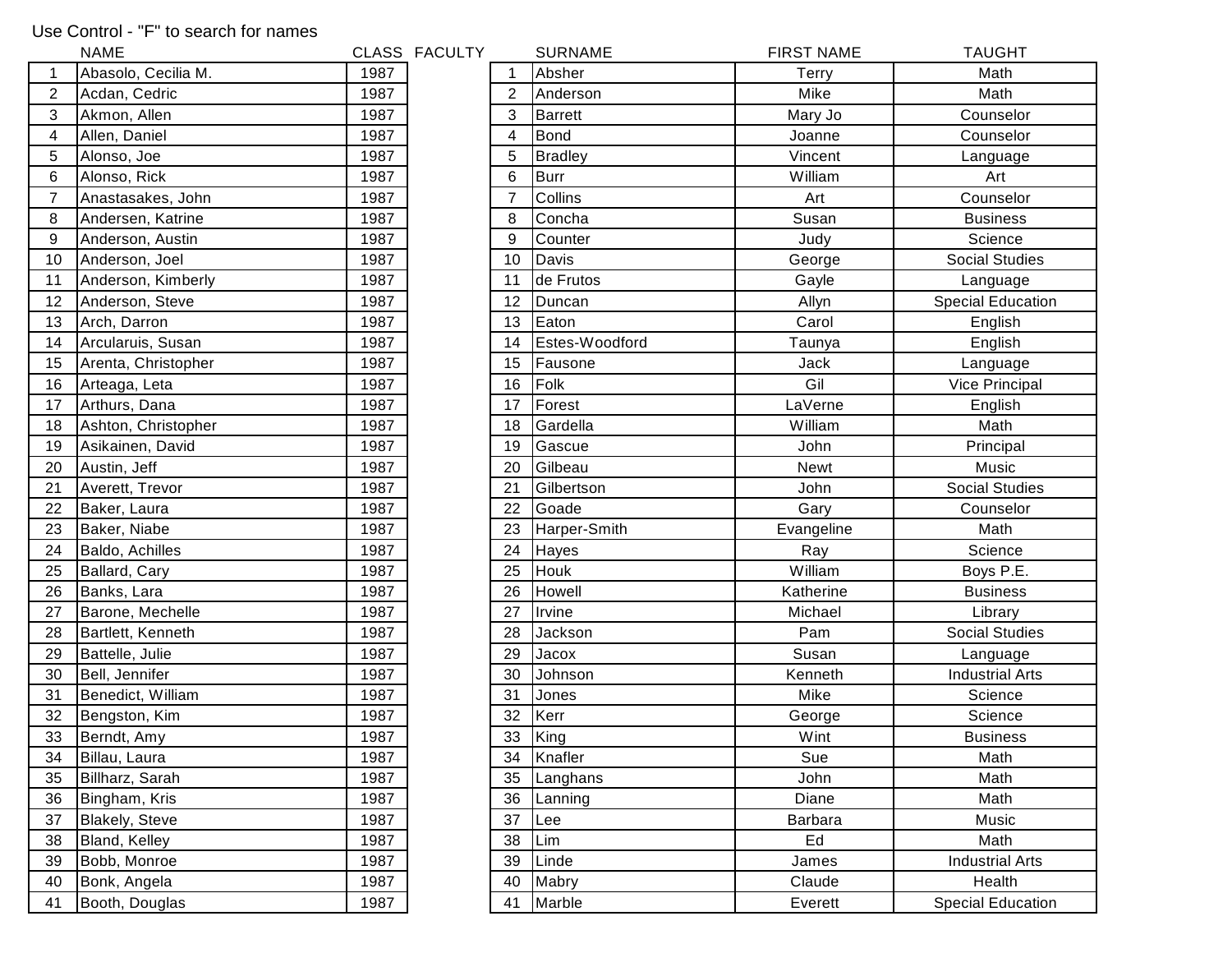| 42 | Bottorff, Cora     | 1987 |
|----|--------------------|------|
| 43 | Boucher, Steven    | 1987 |
| 44 | Britt, Dana        | 1987 |
| 45 | Broili, Eric       | 1987 |
| 46 | Brown, Sharma      | 1987 |
| 47 | Brownlee, Kristin  | 1987 |
| 48 | Bruce, Tamara      | 1987 |
| 49 | Bullis, Eric       | 1987 |
| 50 | Bunske, Andrew     | 1987 |
| 51 | Burkitt, Allison   | 1987 |
| 52 | Burr, Paul         | 1987 |
| 53 | Campbell, Bob      | 1987 |
| 54 | Carasali, Tali     | 1987 |
| 55 | Carlson, Lisa      | 1987 |
| 56 | Casazza, Elizabeth | 1987 |
| 57 | Cassas, Anita      | 1987 |
| 58 | Cecchi, Dawn       | 1987 |
| 59 | Choy, Mark         | 1987 |
| 60 | Chu, Diana         | 1987 |
| 61 | Chung, Yueh-Han    | 1987 |
| 62 | Clipperton, Justin | 1987 |
| 63 | Cochran, Sandra    | 1987 |
| 64 | Condon, Patrick    | 1987 |
| 65 | Condron, Loren     | 1987 |
| 66 | Conklin, Laura     | 1987 |
| 67 | Cook, Becky        | 1987 |
| 68 | Corkery, Jane      | 1987 |
| 69 | Cowan, Lisa Marie  | 1987 |
| 70 | Cox, Joey          | 1987 |
| 71 | Crandall, Tammy    | 1987 |
| 72 | Creps, Jessica     | 1987 |
| 73 | Criss, Mike        | 1987 |
| 74 | Crosby, Allison    | 1987 |
| 75 | Crosby, Peter      | 1987 |
| 76 | Cude, Stephan      | 1987 |
| 77 | Cunningham, Bruce  | 1987 |
| 78 | Dailey, Susan      | 1987 |
| 79 | Davis, Barbara     | 1987 |
| 80 | Davis, Ernest      | 1987 |
| 81 | Davis, Lisa        | 1987 |
| 82 | Day, Kelly         | 1987 |
| 83 | Demarco, Kelly     | 1987 |
| 84 | Deming, Patrick    | 1987 |
| 85 | Dettling, Noelle   | 1987 |

| 42 | Bottorff, Cora     | 1987 | 42 | Marsh           | Phinnie     | Boys P.E.                 |
|----|--------------------|------|----|-----------------|-------------|---------------------------|
| 43 | Boucher, Steven    | 1987 | 43 | Martin          | John        | Science                   |
| 44 | Britt, Dana        | 1987 | 44 | Martin-Martinez | Olivia      | English                   |
| 45 | Broili, Eric       | 1987 |    | 45 Mayeroff     | John        | Vice Principal            |
| 46 | Brown, Sharma      | 1987 | 46 | Meschery        | Tom         | <b>Special Education</b>  |
| 47 | Brownlee, Kristin  | 1987 | 47 | Meyers          | Margie      | <b>Business</b>           |
| 48 | Bruce, Tamara      | 1987 | 48 | Miller          | Sgt. Billy  | Military                  |
| 49 | Bullis, Eric       | 1987 | 49 | Morris          | Lynda       | Library                   |
| 50 | Bunske, Andrew     | 1987 | 50 | Muth            | Margaret    | English                   |
| 51 | Burkitt, Allison   | 1987 | 51 | <b>Nash</b>     | Judy        | English                   |
| 52 | Burr, Paul         | 1987 | 52 | Neal            | Jack{John}  | <b>Social Studies</b>     |
| 53 | Campbell, Bob      | 1987 | 53 | Ochs            | George      | Science                   |
| 54 | Carasali, Tali     | 1987 | 54 | Owens           | Tom         | <b>Vice Principal</b>     |
| 55 | Carlson, Lisa      | 1987 | 55 | Penaluna        | Bill        | <b>Driver's Education</b> |
| 56 | Casazza, Elizabeth | 1987 | 56 | Petre           | Joanne      | Language                  |
| 57 | Cassas, Anita      | 1987 | 57 | Retterer        | Cathy       | <b>Social Studies</b>     |
| 58 | Cecchi, Dawn       | 1987 | 58 | Ridderbusch     | Sgt. Robert | Military                  |
| 59 | Choy, Mark         | 1987 | 59 | Rucker          | Deana       | <b>Special Education</b>  |
| 60 | Chu, Diana         | 1987 | 60 | Ruiz            | Doris       | Home Economics            |
| 61 | Chung, Yueh-Han    | 1987 | 61 | Ryan            | Margarita   | Language                  |
| 62 | Clipperton, Justin | 1987 | 62 | See             | Sharon      | English                   |
| 63 | Cochran, Sandra    | 1987 | 63 | Slagle          | Mike        | Science                   |
| 64 | Condon, Patrick    | 1987 | 64 | Stevenson       | Carol       | Girls P.E.                |
| 65 | Condron, Loren     | 1987 | 65 | Streng          | George      | <b>Social Studies</b>     |
| 66 | Conklin, Laura     | 1987 | 66 | Sullivan        | Charlene    | English                   |
| 67 | Cook, Becky        | 1987 | 67 | Sullivan        | Gary        | <b>Social Studies</b>     |
| 68 | Corkery, Jane      | 1987 | 68 | Sullivan        | Mary        | English                   |
| 69 | Cowan, Lisa Marie  | 1987 | 69 | Tripp           | Carol       | English                   |
| 70 | Cox, Joey          | 1987 | 70 | Turney          | Stephen     | Counselor                 |
| 71 | Crandall, Tammy    | 1987 | 71 | Utter           | Ann-Marie   | English                   |
| 72 | Creps, Jessica     | 1987 | 72 | Vasconcelos     | Judy        | English                   |
| 73 | Criss, Mike        | 1987 | 73 | Weldon          | Connie      | Home Economics            |
| 74 | Crosby, Allison    | 1987 | 74 | Wiseman         | Christine   | Language                  |
| 75 | Crosby, Peter      | 1987 | 75 | Woodward        | George      | Math                      |
| 76 | Cude, Stephan      | 1987 | 76 | Worthen         | William     | Science                   |
| 77 | Cunningham, Bruce  | 1987 | 77 | Wright          | Leslie      | English                   |
| 78 | Dailey, Susan      | 1987 | 78 | Wycoff          | Mary        | <b>Social Studies</b>     |
| 79 | Davis, Barbara     | 1987 | 79 | Zucco           | Lewis       | <b>Business</b>           |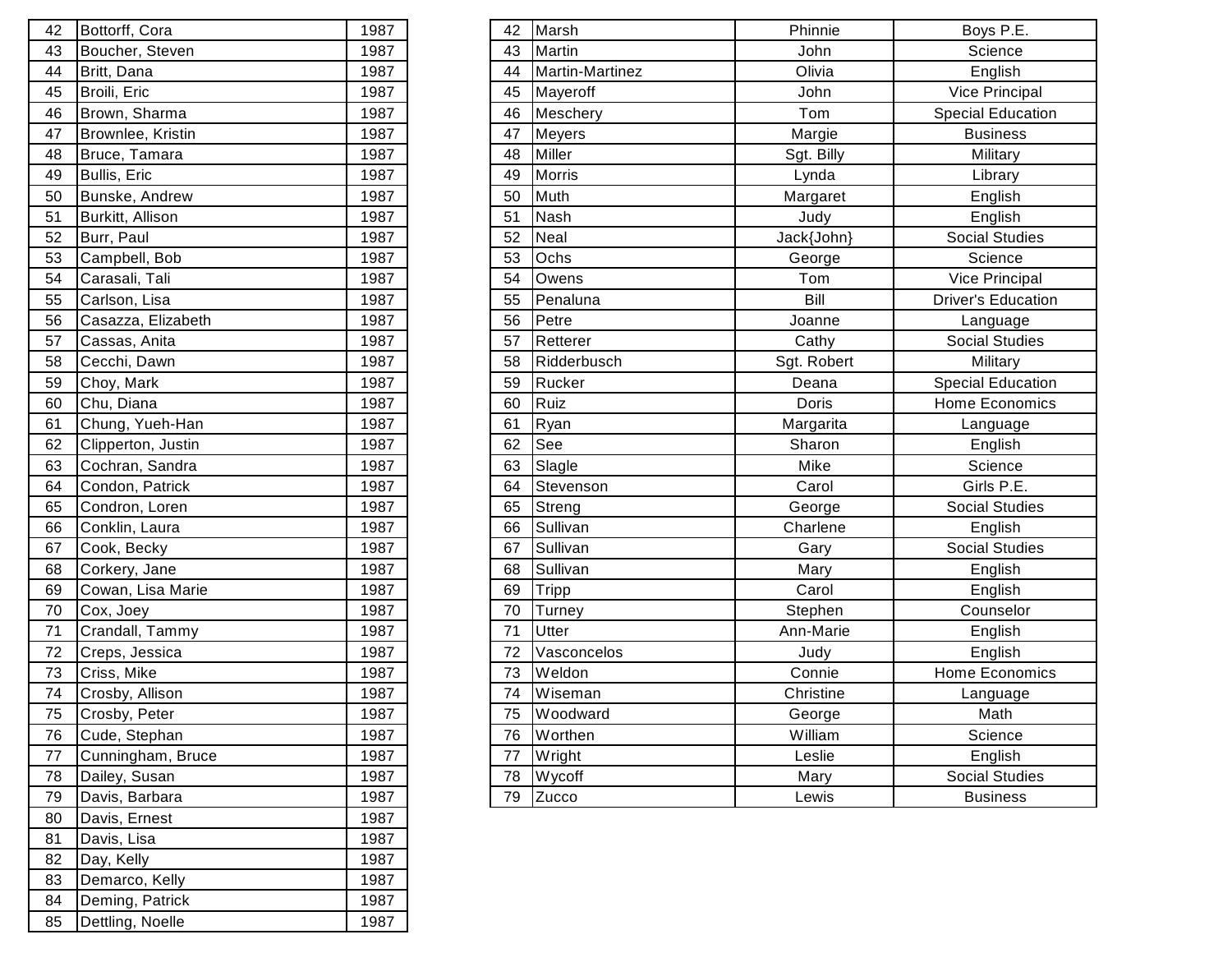| 86  | Devine, John       | 1987 |
|-----|--------------------|------|
| 87  | Dieleman, Michael  | 1987 |
| 88  | Dobbin, Andrea     | 1987 |
| 89  | Dobbin, Gretchen   | 1987 |
| 90  | Douglas, Nichael   | 1987 |
| 91  | Douglass, Caroline | 1987 |
| 92  | Douglass, Stacey   | 1987 |
| 93  | Duggan, Karen      | 1987 |
| 94  | Early, Jon         | 1987 |
| 95  | Eikleberry, Aimee  | 1987 |
| 96  | Eklof, Shannon     | 1987 |
| 97  | Elton, Dawn        | 1987 |
| 98  | Erickson, Mark     | 1987 |
| 99  | Ericson, Brook     | 1987 |
| 100 | Espinosa, Andria   | 1987 |
| 101 | Estes, Cory        | 1987 |
| 102 | Faber, Stacey      | 1987 |
| 103 | Fehrman, Michelle  | 1987 |
| 104 | Fermoile, Michael  | 1987 |
| 105 | Fisher, Katherine  | 1987 |
| 106 | Flowers, Robert    | 1987 |
| 107 | Fockler, Christina | 1987 |
| 108 | Foster, Kevin      | 1987 |
| 109 | Ganchan, Laura     | 1987 |
| 110 | Garcia, Rodd       | 1987 |
| 111 | Gash, Wayne        | 1987 |
| 112 | Gehr, Adam         | 1987 |
| 113 | Genevish, Scott    | 1987 |
| 114 | George, Bill       | 1987 |
| 115 | Gerlitz, Sandra    | 1987 |
| 116 | Gillin, Deron      | 1987 |
| 117 | Gnagy, Kristy      | 1987 |
| 118 | Goedert, Katherine | 1987 |
| 119 | Gordon, Kelli      | 1987 |
| 120 | Grayson, Brian     | 1987 |
| 121 | Greenberg, Leslie  | 1987 |
| 122 | Gribben, Stephanie | 1987 |
| 123 | Griffen, Ken       | 1987 |
| 124 | Grundy, Kyle       | 1987 |
| 125 | Haag, Monica       | 1987 |
| 126 | Haase, Mindy       | 1987 |
| 127 | Halley, Meg        | 1987 |
| 128 | Han, Jungmin       | 1987 |
| 129 | Handrich, Debi     | 1987 |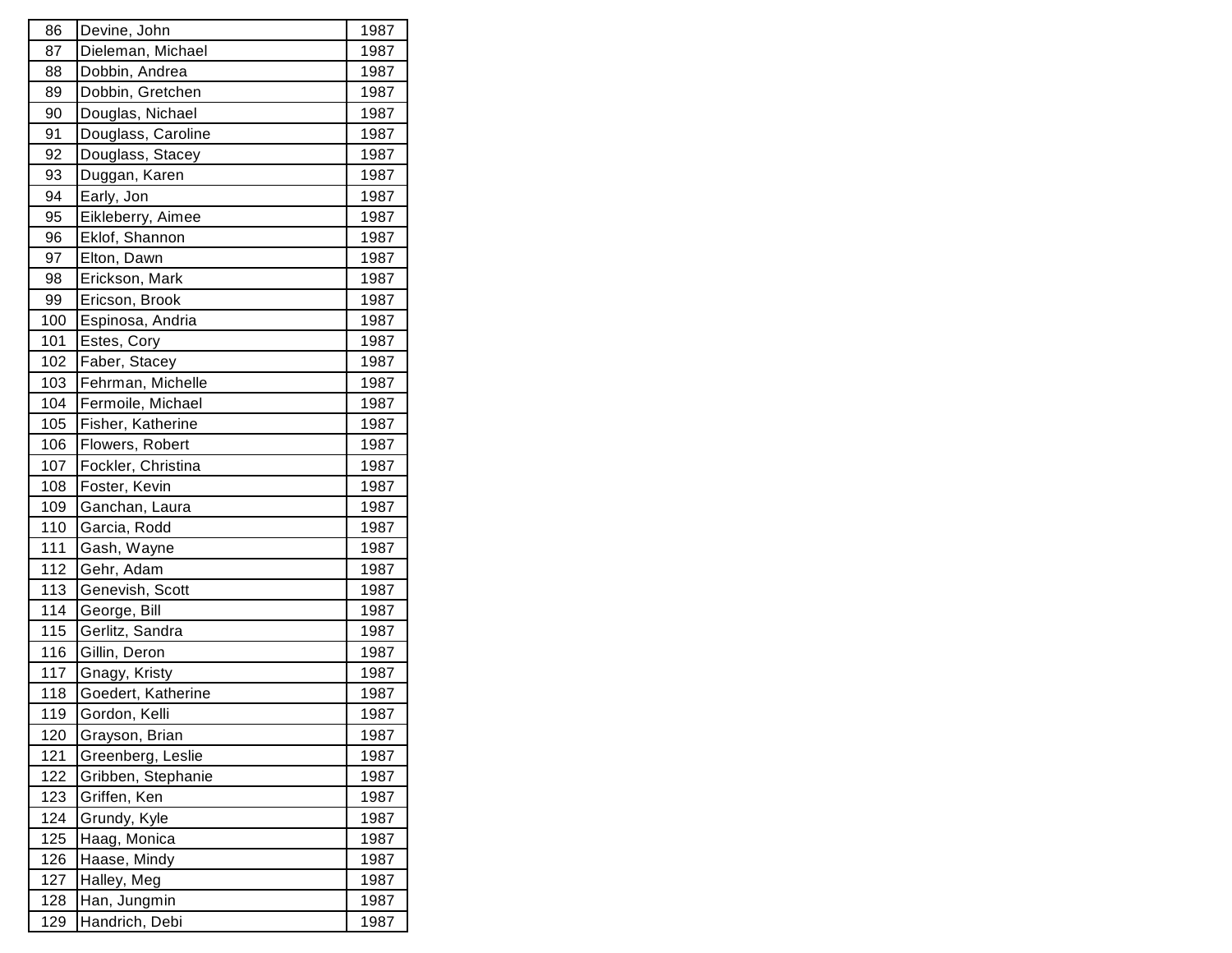| 130 | Hannigan, Lorie      | 1987 |
|-----|----------------------|------|
| 131 | Hatch, Nani          | 1987 |
| 132 | Hebig, Cordula       | 1987 |
| 133 | Heller, Aaron        | 1987 |
| 134 | Henson, Haley        | 1987 |
| 135 | Herring, Christina   | 1987 |
| 136 | Holland, Jack        | 1987 |
| 137 | Holloway, Erika      | 1987 |
| 138 | Homann, Angela       | 1987 |
| 139 | Hoover, Kristen      | 1987 |
| 140 | Hutchins, Tami       | 1987 |
| 141 | Illia, Anthony       | 1987 |
| 142 | Inskip, Alannah      | 1987 |
| 143 | Ishiguro, Audrey     | 1987 |
| 144 | Jacobo, Nahiely      | 1987 |
| 145 | Jamieson, Jan        | 1987 |
| 146 | Johnson, Kemberly    | 1987 |
| 147 | Joiner, Shelly       | 1987 |
| 148 | Jones, Lori          | 1987 |
| 149 | Jones, Matthew       | 1987 |
| 150 | Joung, Phillip       | 1987 |
| 151 | Keifman, Randall     | 1987 |
| 152 | Kesmiri, Kamal       | 1987 |
| 153 | Killian, Michelle    | 1987 |
| 154 | Kincannon, Brian     | 1987 |
| 155 | Kinney, Kelly        | 1987 |
| 156 | Kirk, Staci          | 1987 |
| 157 | Koszuth, Jennifer    | 1987 |
| 158 | Kottinger, Elizabeth | 1987 |
| 159 | Kozel, Robert        | 1987 |
| 160 | Kubota, James        | 1987 |
| 161 | Kuenzli, Karri       | 1987 |
| 162 | Kydon, Cynthia       | 1987 |
| 163 | Lamkin, Jill         | 1987 |
| 164 | Landeck, Jennifer    | 1987 |
| 165 | Lane, Jeffrey        | 1987 |
| 166 | Lane, Julie          | 1987 |
| 167 | Laquaglia, Natalie   | 1987 |
| 168 | Law, Patricia        | 1987 |
| 169 | Leja, Anita          | 1987 |
| 170 | Lembi, Matthew       | 1987 |
| 171 | Lew, Hyunju          | 1987 |
| 172 | Lingad, Caroline     | 1987 |
| 173 | Loose, Robert        | 1987 |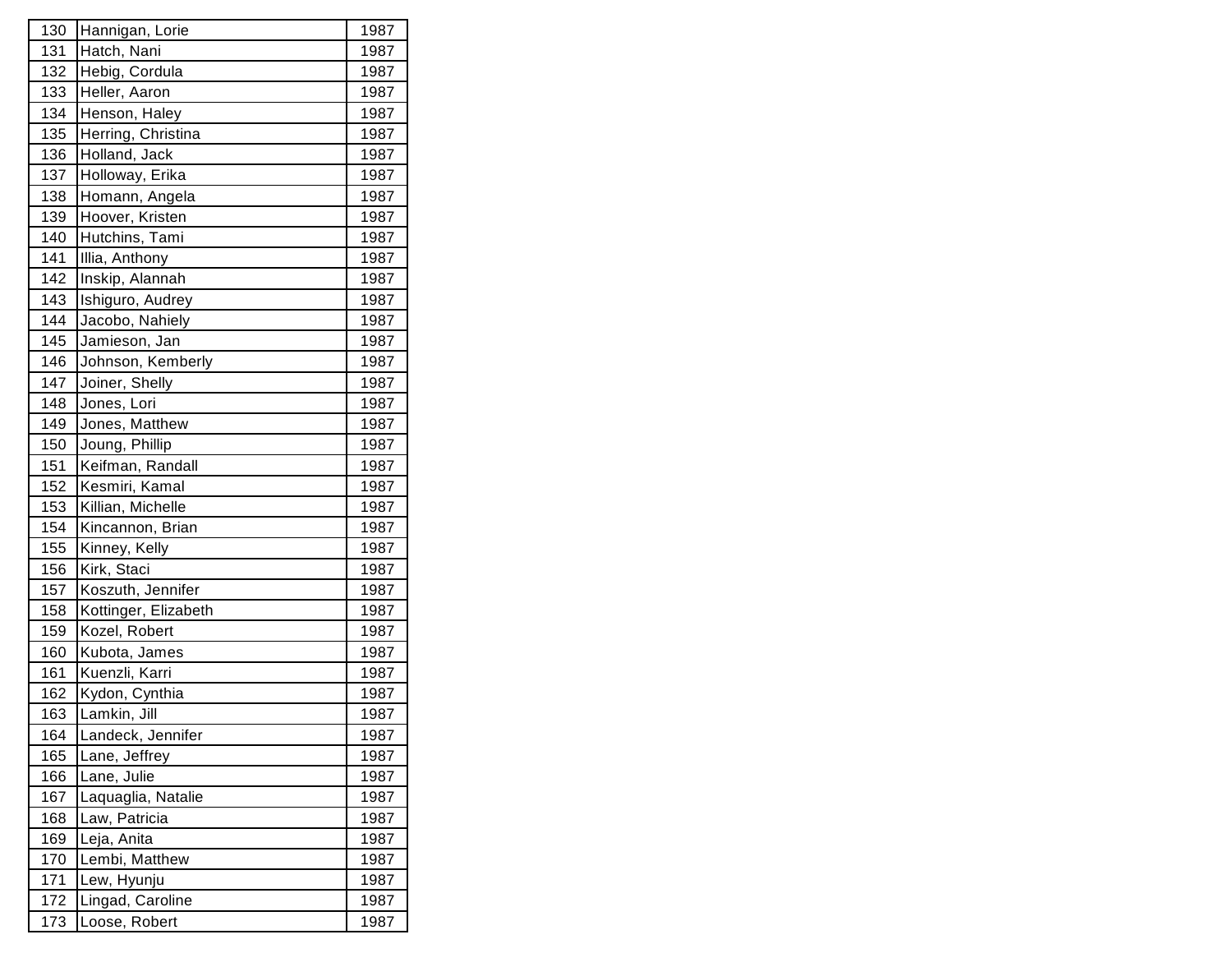| 174 | Lopez, Richard         | 1987 |
|-----|------------------------|------|
| 175 | Losure, Douglas        | 1987 |
| 176 | Lusak, John            | 1987 |
| 177 | Machabee, Anthony      | 1987 |
| 178 | Maclellan, Shannon     | 1987 |
| 179 | Mahan, Lisa            | 1987 |
| 180 | Malone, Bryant         | 1987 |
| 181 | Malone, Thomas         | 1987 |
| 182 | Manley, Fonda          | 1987 |
| 183 | Mannix, Jennifer       | 1987 |
| 184 | Mansor, Todd           | 1987 |
| 185 | Marcewicz, Margaretta  | 1987 |
| 186 | Marco, Maria           | 1987 |
| 187 | Marshall, Thomas       | 1987 |
| 188 | Marston, Jonathan      | 1987 |
| 189 | Martin, John           | 1987 |
| 190 | Mateossian, Colm       | 1987 |
| 191 | Mathewson, Elizabeth   | 1987 |
| 192 | Mayeroff, Jason        | 1987 |
| 193 | McCorkle, Kristal      | 1987 |
| 194 | McGinn, Julie          | 1987 |
| 195 | McGlasson, Tessa       | 1987 |
| 196 | McKnight, Todd         | 1987 |
| 197 | McMillen, Angela       | 1987 |
| 198 | Megquire, Tricia       | 1987 |
| 199 | Metzker, Nikol         | 1987 |
| 200 | Michel, Lucy           | 1987 |
| 201 | Mikulas, Kari          | 1987 |
| 202 | Miller, Justin         | 1987 |
| 203 | Miller, Todd           | 1987 |
| 204 | Minor, Michael         | 1987 |
| 205 | Miranda, Richard       | 1987 |
| 206 | Mixon, Jamal           | 1987 |
| 207 | Monroe, Aaron          | 1987 |
| 208 | Montelatici, Jeffrey   | 1987 |
| 209 | Montoya, Leslie        | 1987 |
| 210 | Moore, Honoree         | 1987 |
| 211 | Morago, Daniel         | 1987 |
| 212 | Moranville, Erik       | 1987 |
| 213 | Moreno, Victor         | 1987 |
| 214 | Morgan, Crystal        | 1987 |
| 215 | Moss, David            | 1987 |
| 216 | Mousel, Janelle        | 1987 |
| 217 | Mousset-Jones, Jacinta | 1987 |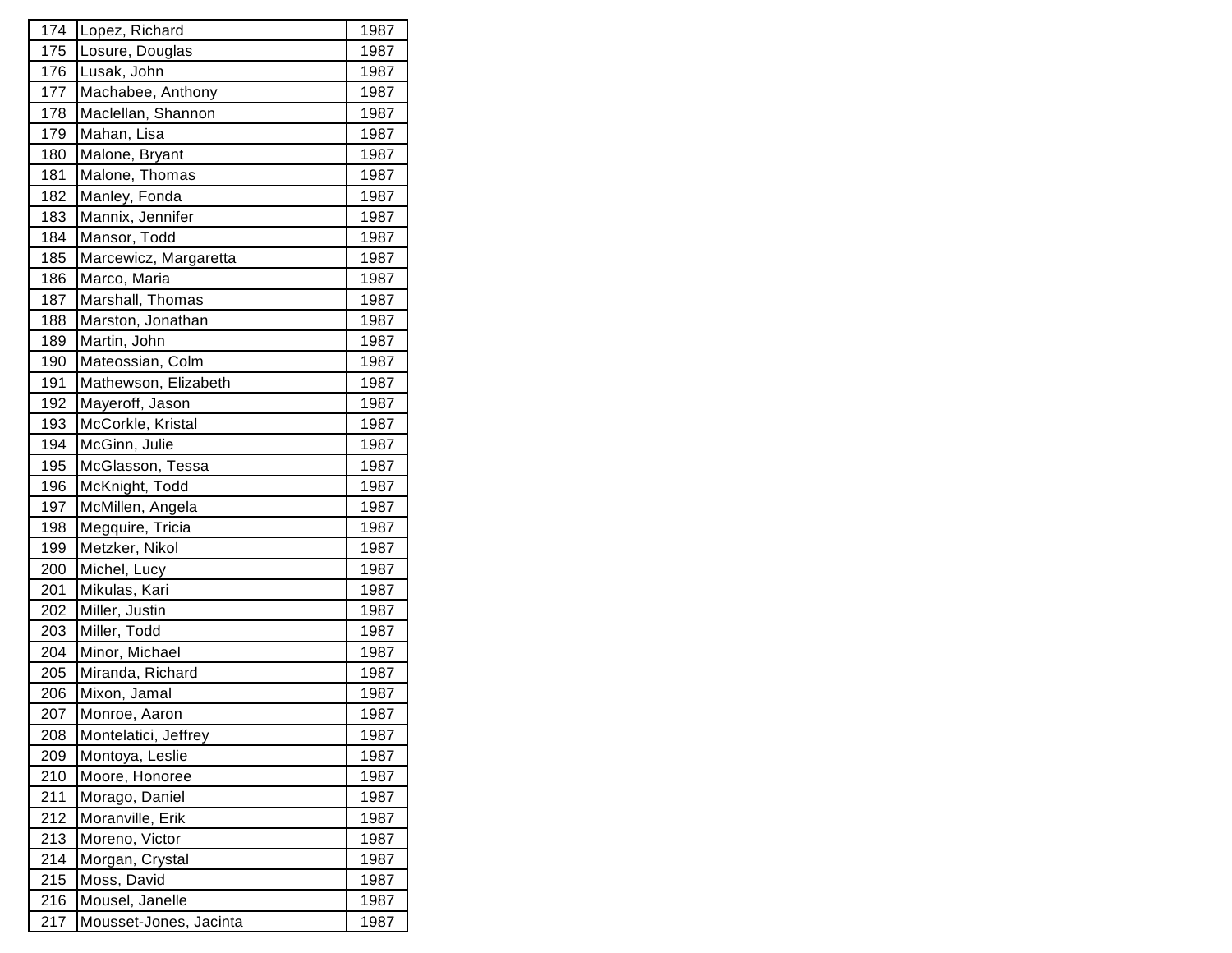| 218 | Mousset-Jones, Nicola  | 1987 |
|-----|------------------------|------|
| 219 | Murphey, Deanne        | 1987 |
| 220 | Murphy, Peter          | 1987 |
| 221 | Nash, Deborah          | 1987 |
| 222 | Nearpass, Jason        | 1987 |
| 223 | Nelson, Brian          | 1987 |
| 224 | Nelson, Justin         | 1987 |
| 225 | Nenzel, Megan          | 1987 |
| 226 | Nicholas, Justin James | 1987 |
| 227 | Nichoson, Tresa        | 1987 |
| 228 | Niethold, Sheehan      | 1987 |
| 229 | O'Dell, Adrianne       | 1987 |
| 230 | Olsen, Jon             | 1987 |
| 231 | Oriel, Nikki           | 1987 |
| 232 | Osborne, Nancy         | 1987 |
| 233 | Paradis, Megan         | 1987 |
| 234 | Pastrell, Mary         | 1987 |
| 235 | Pauly, Tye             | 1987 |
| 236 | Peacock, Kathryn       | 1987 |
| 237 | Pendleton, Eric        | 1987 |
| 238 | Percia, John           | 1987 |
| 239 | Peterson, Darren       | 1987 |
| 240 | Peterson, Dawn         | 1987 |
| 241 | Pickens, Renee         | 1987 |
| 242 | Pierotti, Traci        | 1987 |
| 243 | Piwenitzky, Hans H.    | 1987 |
| 244 | Porter, Michael        | 1987 |
| 245 | Prutzman, Janet        | 1987 |
| 246 | Qlausson, Jessica      | 1987 |
| 247 | Rahimzadeh, Nariman    | 1987 |
| 248 | Rankin, Thomas         | 1987 |
| 249 | Rapuano, Richard       | 1987 |
| 250 | Rechenmacher, Robert   | 1987 |
| 251 | Reddicks, Chris        | 1987 |
| 252 | Reeser, Steven         | 1987 |
| 253 | Reynolds, Maureen      | 1987 |
| 254 | Reynolds, Richard      | 1987 |
| 255 | Rice, Holly            | 1987 |
| 256 | Rice, Robert           | 1987 |
| 257 | Richard, Brent         | 1987 |
| 258 | Richardson, Mark       | 1987 |
| 259 | Rikard, Michael        | 1987 |
| 260 | Riley, Troy            | 1987 |
| 261 | Rivers, Michael        | 1987 |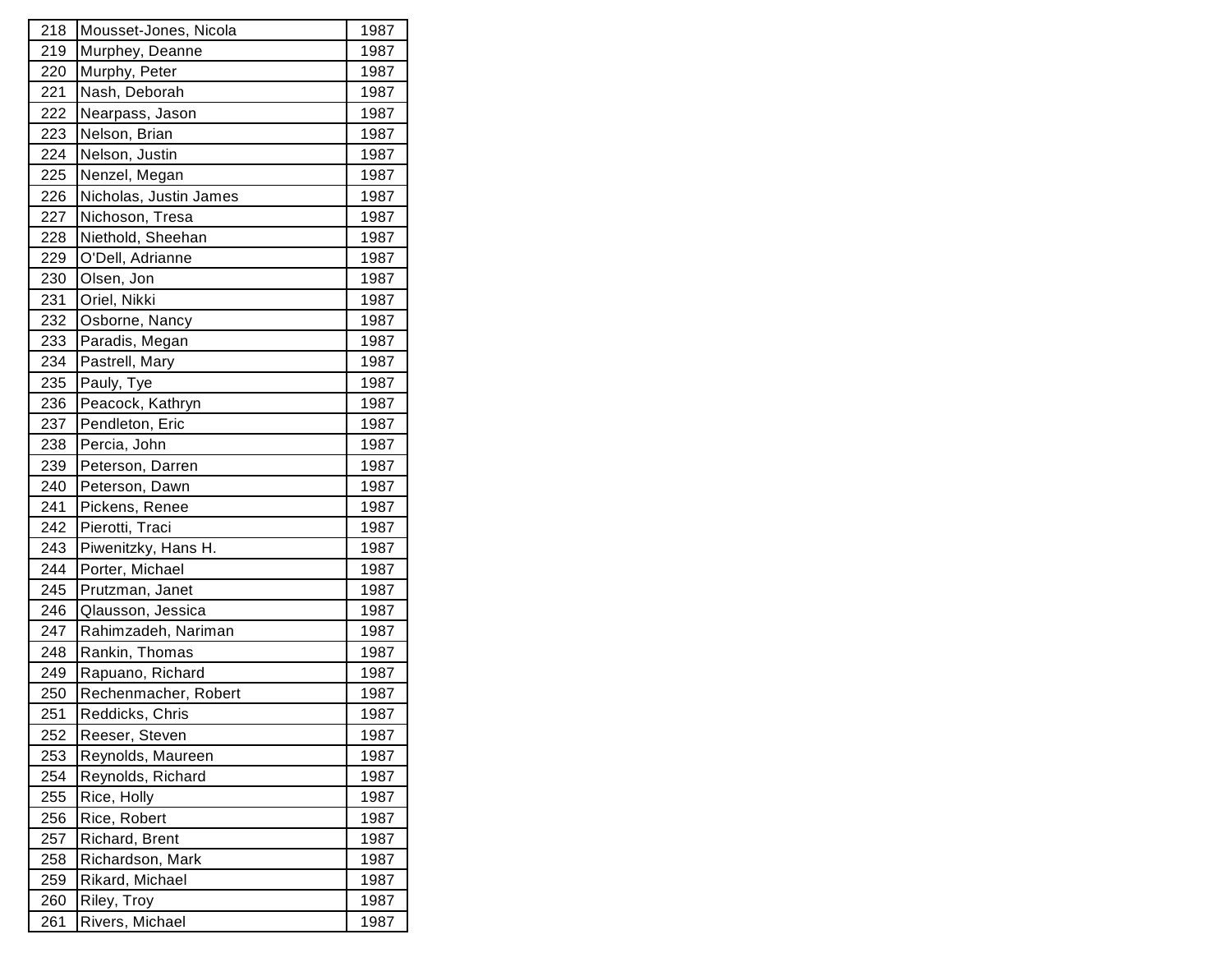| 262 | Robb, Rachel         | 1987 |
|-----|----------------------|------|
| 263 | Roberts, Timothey    | 1987 |
| 264 | Roca, Edurna         | 1987 |
| 265 | Rogers, Peter        | 1987 |
| 266 | Romero, Philip       | 1987 |
| 267 | Rose, Casey          | 1987 |
| 268 | Rosenthal, Gregory   | 1987 |
| 269 | Ross, David          | 1987 |
| 270 | Ross, Erinn          | 1987 |
| 271 | Ruper, Robyn         | 1987 |
| 272 | Rusander, Anne       | 1987 |
| 273 | Sallaberry, Kathy    | 1987 |
| 274 | Sanders, Sandy       | 1987 |
| 275 | Santana, Jade        | 1987 |
| 276 | Savini, Victoria     | 1987 |
| 277 | Schebetta, Dawn      | 1987 |
| 278 | Schlang, Stephen     | 1987 |
| 279 | Scott, Nancy         | 1987 |
| 280 | Seelback, Renee      | 1987 |
| 281 | Shamberger, Cathy    | 1987 |
| 282 | Sharp, Kyle          | 1987 |
| 283 | Sheck, Seth          | 1987 |
| 284 | Shelver, Kimberly    | 1987 |
| 285 | Shim, Jean           | 1987 |
| 286 | Shumsky, Brett       | 1987 |
| 287 | Siaggas, Carrie      | 1987 |
| 288 | Silverman, David     | 1987 |
| 289 | Singer, Sean         | 1987 |
| 290 | Smeath, Jeffrey      | 1987 |
| 291 | Smith, Candice       | 1987 |
| 292 | Smith, Claire        | 1987 |
| 293 | Smith, Eric          | 1987 |
| 294 | Smith, Krista        | 1987 |
| 295 | Smith, Laura         | 1987 |
| 296 | Smith, Paul          | 1987 |
| 297 | Smith, Todd          | 1987 |
| 298 | Sohn, Eric           | 1987 |
| 299 | Sondermann, Michelle | 1987 |
| 300 | Sorens, Carol        | 1987 |
| 301 | Sourwine, Jay        | 1987 |
| 302 | Spano, Carol         | 1987 |
| 303 | Squire, Holly        | 1987 |
| 304 | Squires, Kathleen    | 1987 |
| 305 | St. Jeor, Stephanie  | 1987 |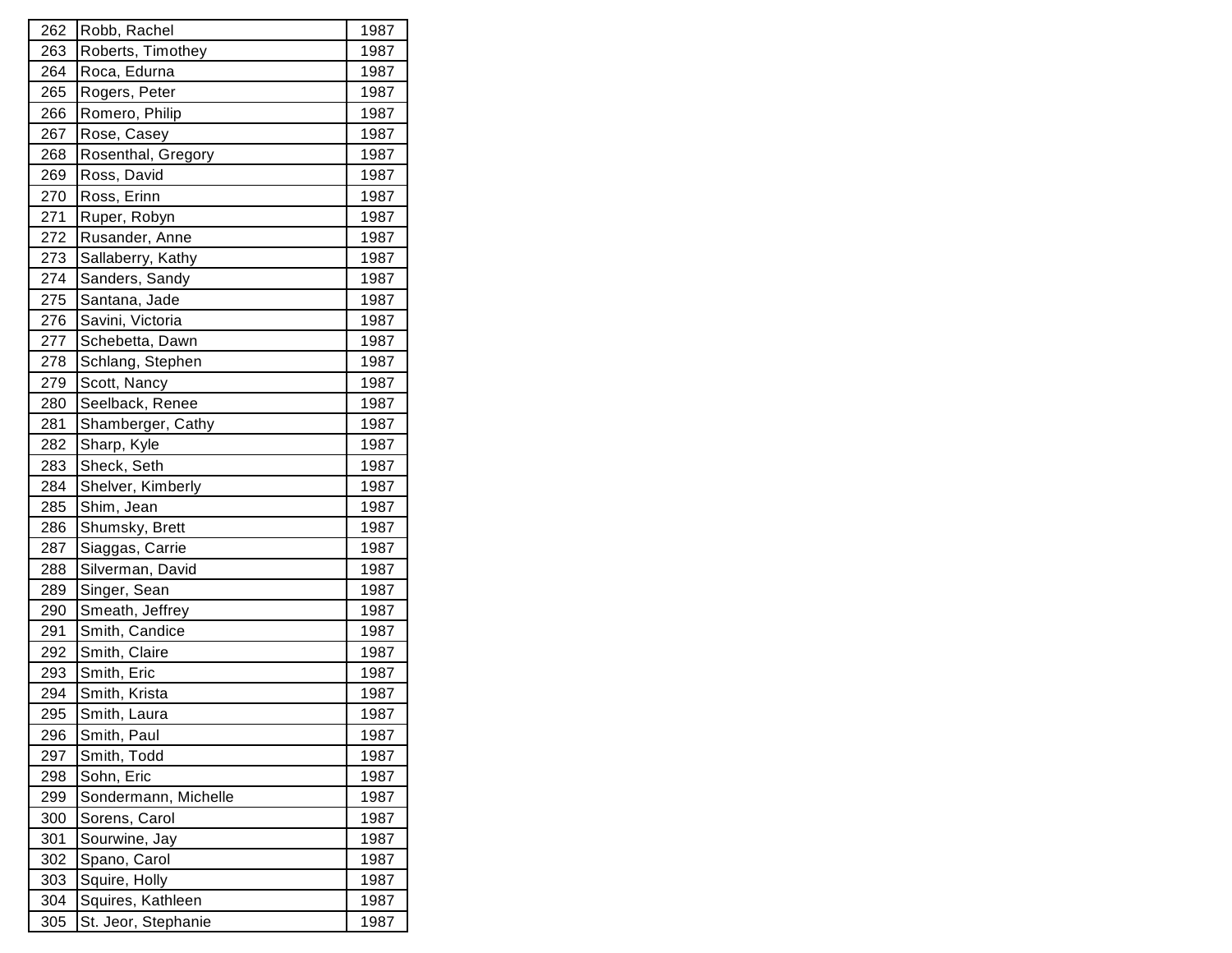| 306 | Stender, Suzanne      | 1987 |
|-----|-----------------------|------|
| 307 | Stephens, Cary        | 1987 |
| 308 | Stevens, Bryan        | 1987 |
| 309 | Stone, Robert         | 1987 |
| 310 | Stringham, Stuart     | 1987 |
| 311 | Su, Shiela            | 1987 |
| 312 | Swall, Lane           | 1987 |
| 313 | Swanson, Todd         | 1987 |
| 314 | Tang, Lee             | 1987 |
| 315 | Thomas, Scott         | 1987 |
| 316 | Thompson, Kristen     | 1987 |
| 317 | Thorman, Katrina      | 1987 |
| 318 | Thorton, Walter       | 1987 |
| 319 | Tuttle, Brett         | 1987 |
| 320 | Tyler, Michel         | 1987 |
| 321 | Underwood, Karric     | 1987 |
| 322 | Upton, Cynthia        | 1987 |
| 323 | Vallerino, Susan      | 1987 |
| 324 | Van Gorder, Robert    | 1987 |
| 325 | Verhey, Peter         | 1987 |
| 326 | Villanueva, Scarlette | 1987 |
| 327 | Wagner, Kirk          | 1987 |
| 328 | Waldo, Kirk           | 1987 |
| 329 | Waldren, Stacey       | 1987 |
| 330 | Waldren, Tanya        | 1987 |
| 331 | Walker, Jennifer      | 1987 |
| 332 | Wanco, Gary           | 1987 |
| 333 | Wanless, Kirk         | 1987 |
| 334 | Warren, Brad          | 1987 |
| 335 | Warren, Shad          | 1987 |
| 336 | Wathen, Joe           | 1987 |
| 337 | Weldon, Eric          | 1987 |
| 338 | Wells, Charles        | 1987 |
| 339 | West, Kandis          | 1987 |
| 340 | West, Rochelle        | 1987 |
| 341 | White, Eric           | 1987 |
| 342 | White, Kerri          | 1987 |
| 343 | Wilborn, Benjamin     | 1987 |
| 344 | Wilsey, Tanya         | 1987 |
| 345 | Wilson, Lynne         | 1987 |
| 346 | Wohletz, Susan        | 1987 |
| 347 | Woodard, Mark         | 1987 |
| 348 | Zebrack, James        | 1987 |
| 349 | Zito, Matthew         | 1987 |